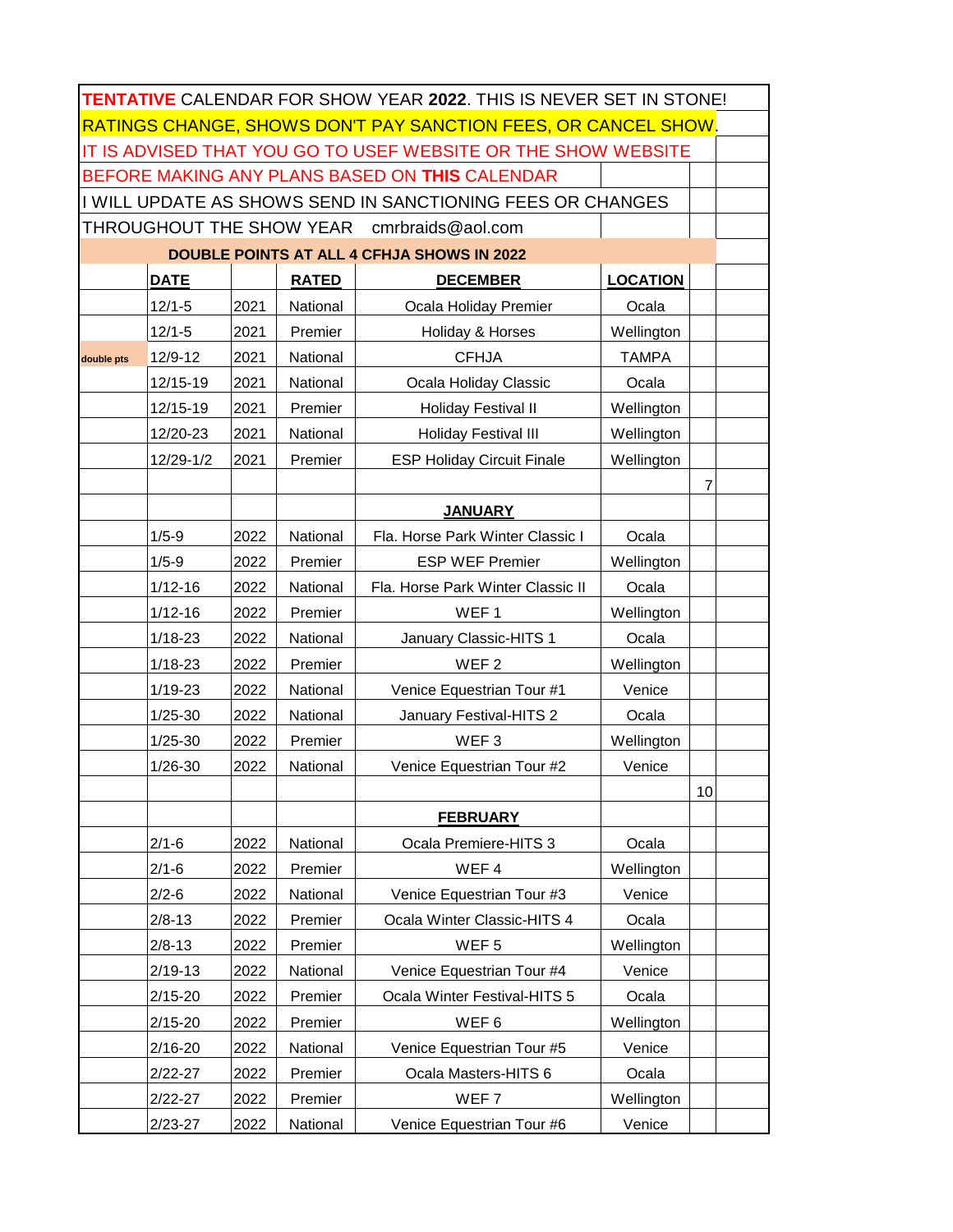|            |              |      |          |                                  |              | 12             |  |
|------------|--------------|------|----------|----------------------------------|--------------|----------------|--|
|            |              |      |          | <b>MARCH</b>                     |              |                |  |
|            | $3/1 - 6$    | 2022 | Premier  | WEF8                             | Wellington   |                |  |
|            | $3/1 - 6$    | 2022 | Premier  | Ocala Tournament-HITS 7          | Ocala        |                |  |
|            | $3/2 - 6$    | 2022 | National | Venice Equestrian Tour #7        | Venice       |                |  |
|            | $3/8 - 13$   | 2022 | Premier  | Ocala Winter Finals-HITS 8       | Ocala        |                |  |
|            | $3/8 - 13$   | 2022 | Premier  | WEF <sub>9</sub>                 | Wellington   |                |  |
|            | $3/9 - 13$   | 2022 | National | Venice Equestrian Tour #8        | Venice       |                |  |
|            | $3/15 - 20$  | 2022 | Premier  | Ocala Winter Celebration-HITS 9  | Ocala        |                |  |
|            | $3/15 - 20$  | 2022 | Premier  | <b>WEF10</b>                     | Wellington   |                |  |
|            | $3/16 - 20$  | 2022 | National | Terranova 1                      | Myakka City  |                |  |
|            | $3/22 - 27$  | 2022 | Premier  | Ocala Championship-HITS 10       | Ocala        |                |  |
|            | $3/22 - 27$  | 2022 | Premier  | <b>WEF11</b>                     | Wellington   |                |  |
|            | $3/23 - 27$  | 2022 | National | Terranova 2                      | Myakka City  |                |  |
|            | $3/29 - 4/3$ | 2022 | Premier  | <b>WEF12</b>                     | Wellington   |                |  |
|            | $3/30 - 4/3$ | 2022 | National | Terranova 3 canceled             | Myakka City  |                |  |
|            | $3/31 - 4/3$ | 2022 | National | Ocala Spring Premiere-Bob Bell   | Ocala        |                |  |
|            |              |      |          |                                  |              | 15             |  |
|            |              |      |          | <b>APRIL</b>                     |              |                |  |
|            | $4/6 - 10$   | 2022 | National | Ocala Spring Classic II-Bob Bell | Ocala        |                |  |
|            | $4/6 - 10$   | 2022 | Premier  | ESP Spring 1                     | Wellington   |                |  |
|            | $4/13 - 17$  | 2022 | Premier  | ESP Spring 2                     | Wellington   |                |  |
|            | 4/20-24      | 2022 | Premier  | ESP Spring 3                     | Wellington   |                |  |
| <b>NEW</b> | $4/21 - 25$  | 2022 | National | Fox Lea Spring PRE Concours      | Venice       |                |  |
|            | $4/28 - 5/1$ | 2022 | National | Fox Lea Spring Concours 1        | Venice       |                |  |
|            |              |      |          |                                  |              | 6              |  |
|            |              |      |          | <b>MAY</b>                       |              |                |  |
|            | $5/6 - 8$    | 2022 | National | ESP Spring 4                     | Wellington   |                |  |
| double pts | $5/12 - 15$  | 2022 | National | <b>CFHJA</b>                     | <b>TAMPA</b> |                |  |
|            | $5/19 - 22$  | 2022 | National | Fox Lea Spring Concours 2        | Venice       |                |  |
|            | 5/26-29      | 2022 | National | Fox Lea Spring Concours 3        | Venice       |                |  |
|            |              |      |          |                                  |              | 4              |  |
|            |              |      |          |                                  |              |                |  |
|            |              |      |          | <b>JUNE</b>                      |              |                |  |
|            | $6/2 - 5$    | 2022 | National | ESP June I                       | Wellington   |                |  |
|            | $6/9 - 12$   | 2022 | National | ESP June II                      | Wellington   |                |  |
|            |              |      |          |                                  |              | $\overline{c}$ |  |